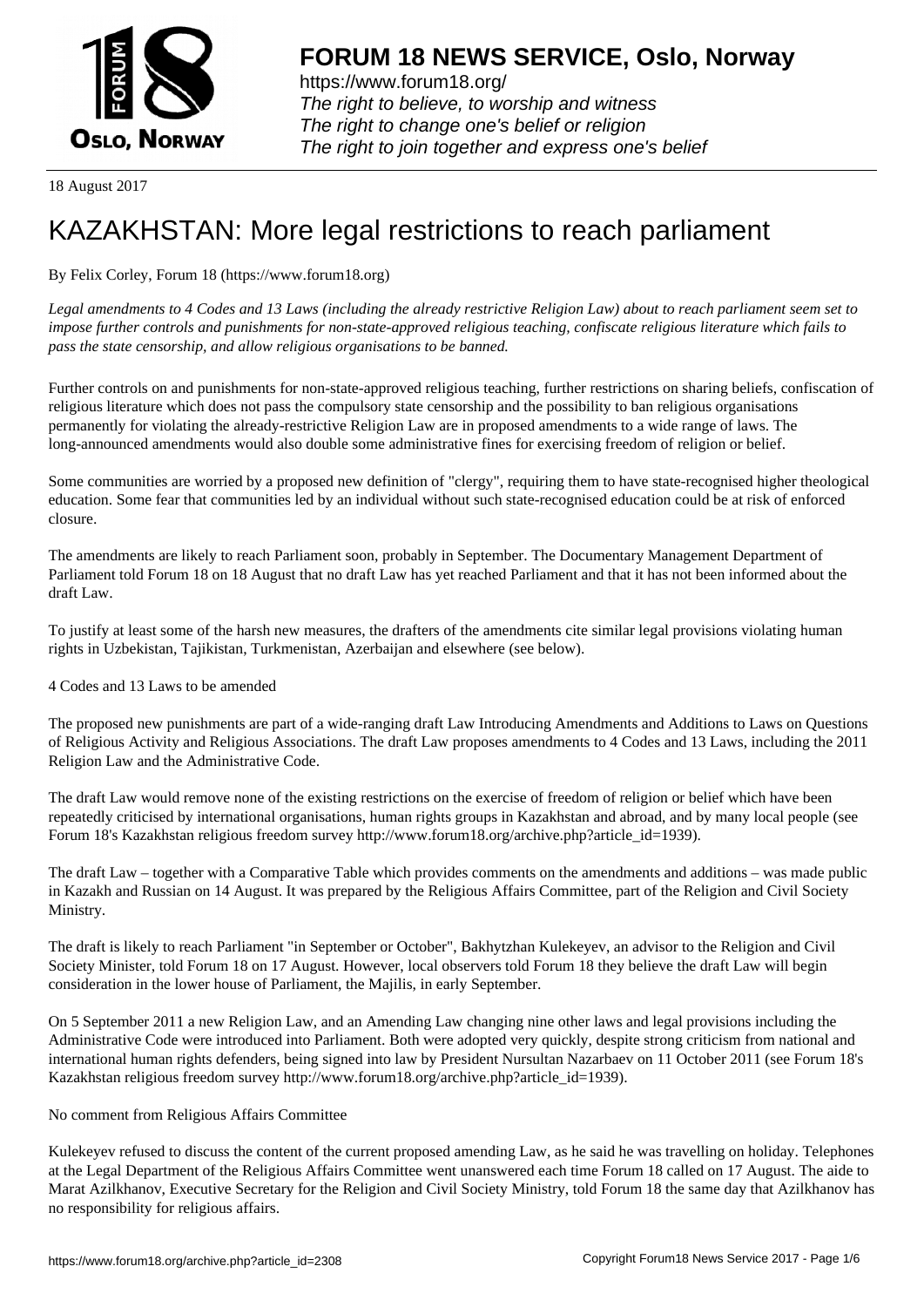Nurbol Serikbekov, spokesperson for the Religious Affairs Committee, told Forum 18 on 18 August he could not comment on the draft amendments and referred all questions to Kulekeyev. He then claimed not to be able to hear and put the phone down. His mobile had been switched off when Forum 18 immediately called back.

Forum 18 was unable to ask why both the current Religion Law and other Laws, as well as the draft amendments violate Kazakhstan's international human rights commitments. It was also unable to ask whether the Religious Affairs Committee is inviting comments from religious communities, human rights defenders and ordinary people about the amendments and how any comments will be considered. It was also unable to ask whether the government will seek comments from the Organisation for Security and Co-operation in Europe (OSCE) or the Council of Europe's Venice Commission.

## "Legal" restrictions?

A new Article 3, Part 2-1 of the Religion Law states that "Manifesting the freedom to profess religion or belief is subject only to limitations necessary to protect public safety, order, health or morals, or the fundamental rights and freedoms of others".

The Comparative Table claims the addition has been drafted in accordance with General Comment 22 of the United Nations (UN) Human Rights Committee on Article 18 ("Freedom of thought, conscience and religion") paragraph 3 of the International Covenant on Civil and Political Rights (ICCPR). ICCPR Article 18 (3) specifies the only grounds on which manifestations of the freedom of thought, conscience and religion may be limited.

However, the Law both ignores the clause that any limitations must be "prescribed by law" and the same General Comment No. 22 paragraph 3 that ICCPR Article 18 "is to be strictly interpreted: restrictions are not allowed on grounds not specified there, even if they would be allowed as restrictions to other rights protected in the Covenant, such as national security. Limitations may be applied only for those purposes for which they were prescribed and must be directly related and proportionate to the specific need on which they are predicated. Restrictions may not be imposed for discriminatory purposes or applied in a discriminatory manner."

#### New, harsher punishments proposed

Increased fines have been proposed in amendments to Administrative Code Article 490, Part 1 ("Violation of the Religion Law"). Punishments for individuals who "conduct religious rites", charitable activity, import, publish or distribute religious literature or other items, or build or re-designate places of worship without prior state permission would face a fine of 100 Monthly Financial Indicators (MFIs), double the current fine. Registered religious organisations which commit the same "offences" would face an increased fine of 300 MFIs, and a ban on activity either for three months or – a new possibility for a first "offence" - permanently.

A fine of 100 MFIs (currently 226,900 Tenge – 5,400 Norwegian Kroner, 580 Euros or 680 US Dollars) represents about two months' average wage for those in work.

The amendments would once again grant the police the right to prepare records of an offence under many parts of Article 490. Only religious affairs officials have previously been empowered to prepare such records. The Comparative Table providing commentary claims that this has made it difficult to bring such prosecutions because religious affairs officials at a local level are absent.

Further punishments for religious teaching

A new Article 3, Part 4-1 of the Religion Law bans "teaching religious teaching outside religious education organisations". The Comparative Table cites similar bans in Uzbekistan, Tajikistan, Turkmenistan and Kyrgyzstan.

A new Article 490, Part 1, Point 5 would punish those who "teach religious teaching outside religious education organisations" with a fine on individuals of 100 MFIs. Registered religious organisations which violate this provision would face fines of 300 MFIs, and a ban on activity either for three months or permanently. Fines for a second offence within one year would be 200 MFIs on individuals, 300 MFIs on officials and 500 MFIs on religious organisations, with a ban on their activity.

The Comparative Table claims this is necessary as unspecified groups "sometimes spread [undefined] destructive ideologies" under the guise of foreign language teaching.

To support its views, the Comparative Table cites Article 241 of Uzbekistan's Administrative Code, which punishes unapproved religious teaching (see Forum 18's Uzbekistan religious freedom survey http://www.forum18.org/archive.php?article\_id=1862). It also points to the punishment of an Uzbek imam in Namangan Region, Akhmadjon Eshmatov, in April for allegedly using language teaching as a cover for teaching about Islam. It similarly cites Article 474-3 of Tajikistan's Administrative Code (see Forum 18's Tajikistan religious freedom survey http://www.forum18.org/archive.php?article\_id=2138).

A new Article 3, Part 18 of the Religion Law would restrict applying for religious education abroad to those who have already gained higher religious education in Kazakhstan, and only under international agreements. This restriction would not apply to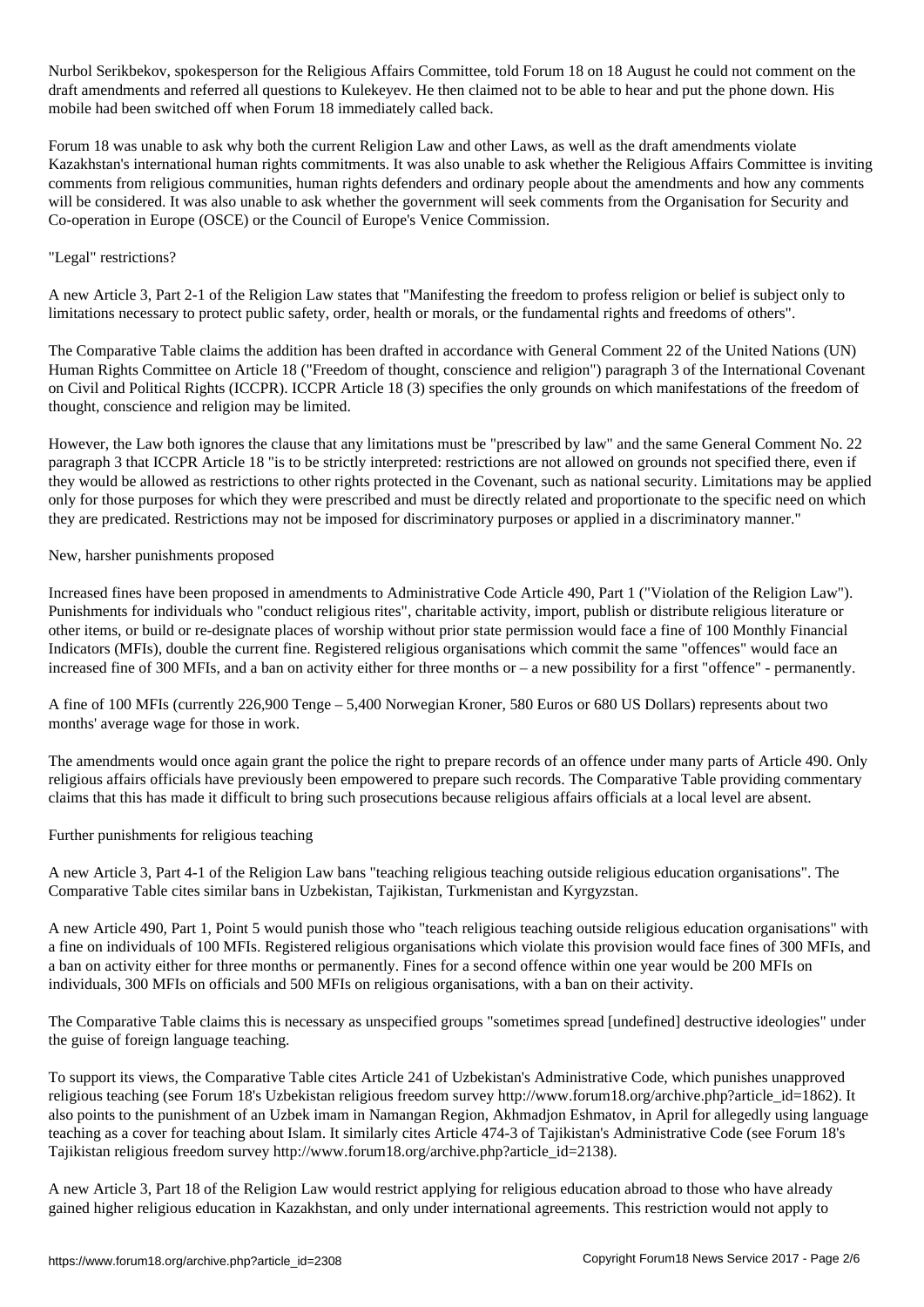A new Administrative Code Article 490, Part 9 would punish "violations of legal requirements for Kazakh citizens to receive religious education in foreign states according to the established procedure" with a fine of 100 to 200 MFIs. Fines on individuals for a second offence within one year would be 200 MFIs.

Disturbing a religious community's "internal order"

A new Administrative Code Article 490, Part 10 would punish "violations of legal requirements for observance of the internal order of religious organisations". Individuals would face fines of 50 MFIs, and religious organisations 300 MFIs.

This appears to be targeted at Muslims who follow rituals and practices which are not in line with those espoused by the state-backed Muslim Board. Although this is nowhere enshrined in law, the state has given the Hanafi Sunni Board a monopoly on all Muslim activity. No communities outside the framework of the Muslim Board are allowed to exist. The Ahmadi Muslim community most recently applied for state registration in 2015. The Religious Affairs Committee rejected the application in July 2016. Its "expert analysis" claimed the group was not Islamic and should therefore remove the word "Muslim" from its name.

The Muslim Board's Council of Scholars approved new Regulations for the Internal Order of Mosques on 16 November 2016. This includes a ban on worshippers praying with the word "Amen" aloud. Numerous Muslims have been fined for this under Administrative Code Article 490, Part 2. This punishes: "Impeding lawful religious activity as well as violation of the civil rights of physical persons on grounds of their religious views or insulting their feelings or profanation of items, buildings and places revered by followers of any religion, unless there are signs of criminally punishable actions" (see F18News 28 March 2017 http://www.forum18.org/archive.php?article\_id=2267).

"Spreading faith"

Article 3, Part 6 of the Religion Law defines individuals' rights to freedom of religion or belief. An amendment maintains the 2011 Religion Law's already high restrictions on conducting "missionary activity", under which all discussion of faith by people without state permission, or not using state-approved texts, or outside state-approved locations, is banned (see Forum 18's Kazakhstan religious freedom survey http://www.forum18.org/archive.php?article\_id=1939). But the amndement also imposes a further restriction by removing an individual's explicit right to "spread" religious beliefs.

Article 3, Part 11 of the Religion Law already bans the activity of unregistered religious communities. A small addition would also explicitly ban the spreading of an unregistered religious community's religious teaching.

The Comparative Table complains that individuals facing administrative punishment for "missionary activity" have cited their right to spread their faith as set out in the current Religion Law Article 3, Part 6.

New "clergy" definition to restrict sharing faith and refusing military service?

An amendment to Article 1, Part 3 of the Religion Law defines "clergy" more closely. Gaining such a designation would require an individual to have religious education and to be appointed "on the basis of an order from the leader of a [registered] religious organisation and the signing of a work contract".

Some fear that this restriction on religious communities' choice of their own leader could be used to close down those whose leaders do not have state-recognised higher theological education. Without a state-recognised religious leader their activity could be deemed unlawful. Many religious communities have leaders without formal religious education that the state is likely to recognise.

The new definition appears to be aimed at reducing the number of individuals with the right to spread their faith without requiring personal state registration as a "missionary". It also appears targeted at Jehovah's Witnesses – who are already frequently fined for sharing their faith – as officials highlight their refusal to perform military service.

The Comparative Table laments that clergy can currently conduct "missionary activity" while "solely having in hand a certificate from a religious association recognising them as clergy, which contradicts the concept of 'missionary activity'."

"Introducing such required elements," the Comparative Table adds, "would exclude the illegal use of such status (for example in refusing military service)."

Whether the authorities aim to require Jehovah's Witnesses to conduct military service – their pacifist beliefs do not allow them to have any connection with the military – remains unclear.

Unapproved religious literature to be seized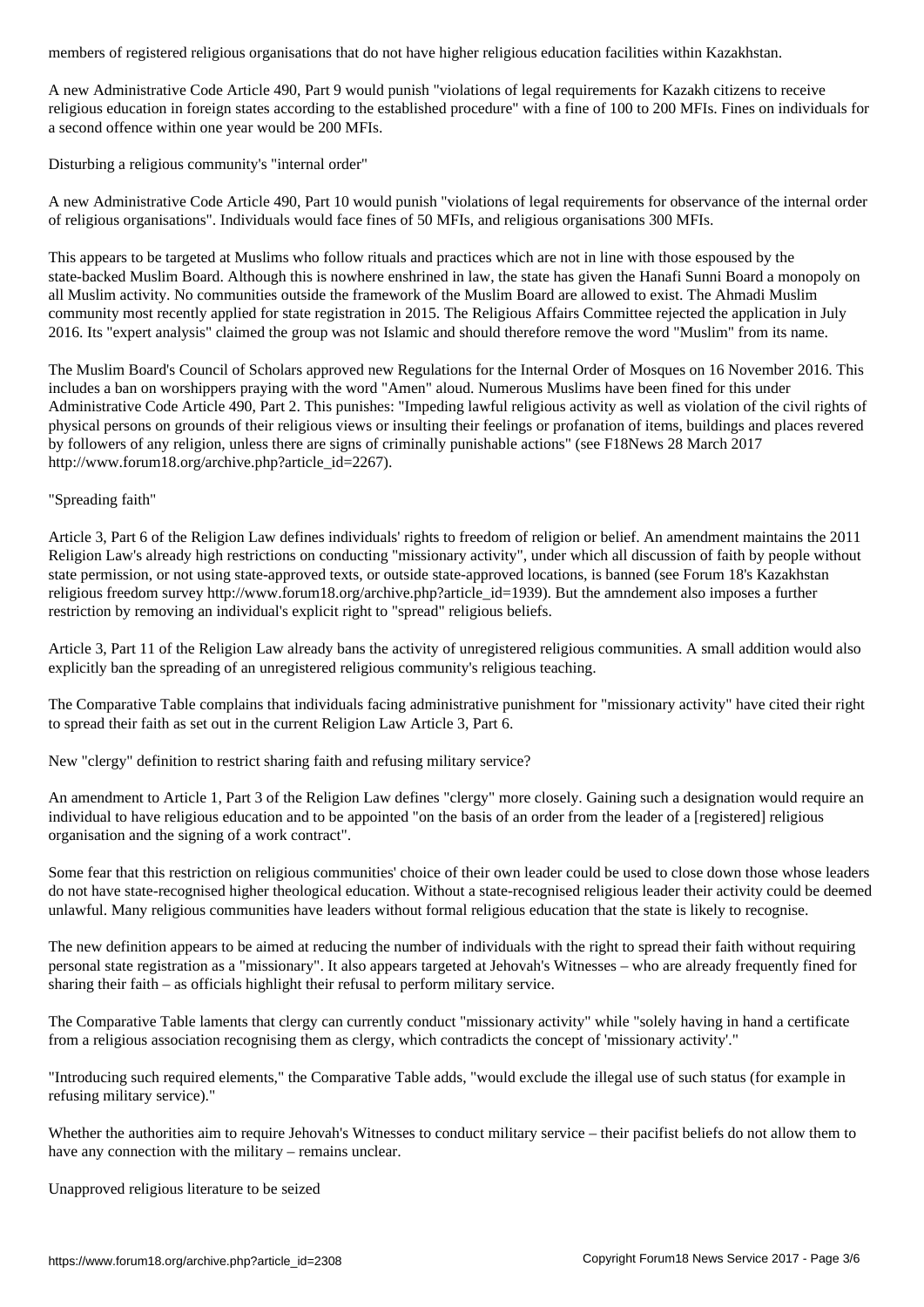Committee for the compulsory state religious censorship but which is not approved is subject to "removal from circulation". The Comparative Table notes that at present the fate of such unapproved literature is not defined.

#### Children and religious freedom

A proposed amendment to Article 35 of the 2002 Law on the Rights of the Child would require written permission from both parents for a child to attend "religious services, religious rites, ceremonies and/or meetings", and/or for at least one parent to be present with them "or other legal representative with the exception of those studying in religious education establishments".

The Comparative Table says this is to bring the Law on the Rights of the Child into line with Article 3, Part 16 of the Religion Law.

A similar requirement for both parents to give written permission for their child to participate in a religious community and/or have at least one parent present would be added to Religion Law Article 3, Part 16.

Religious leaders who fail to prevent children from attending activities of their registered religious organisation without the written permission of both parents or guardians and/or without being accompanied by at least one parent face increased punishment. The "offence" has been moved from Administrative Code Article 490, Part 7 to Part 8, while the fine has been doubled to 100 MFIs.

## Religious clothing ban and punishment

A new Article 3, Part 19 of the Religion Law bans wearing religious clothes that obscure the face, except when required in religious settings or for medical purposes.

An addition to Article 11 of the 2006 Culture Law would ban individuals from "using, wearing or distributing in public places outward attributes or items of clothing demonstrating an adherence to [undefined] destructive ideological movements".

An addition to Article 156 of the Administrative Code would punish those who violate these restrictions with a fine of 100 MFIs.

A new Administrative Code Article 490, Part 11 would punish those who wear clothes in public places that do not leave the face visible with a fine of 100 MFIs.

More serious measures to follow administrative punishment

An addition to Article 24 of the 2010 Prevention of Violations Law would allow "preventative measures" to be initiated against an individual for "having committed an administrative violation in the area of religious activity". "Preventative measures" range from a "preventative conversation" to deprivation of parental rights, being placed on a "preventative register" or "preventative restriction of freedom of movement".

An addition to Article 6 of the 2014 Law on Internal Affairs Agencies would similarly allow Police to issue written warnings, which would have to be carried out, to individuals who have "committed an administrative violation in the area of religious activity". Those who have been issued such written warnings are to be added to the list of those subject to fingerprinting, and having photos, video and sound recordings taken and biological and other samples taken.

The Comparative Table notes that this is necessary because such individuals are a "risk group" of getting involved in terrorism.

## Greater official control

A new Article 4, Part 17 of the Religion Law requires the Religious Affairs Committee to "prepare and confirm checklists on the observance of the Religion Law in the activity of [registered] religious associations". A new Article 4, Part 18 would require the Religious Affairs Committee to prepare and publish on its website "the criteria for the evaluation of the level of risk" as to whether religious organisations are likely to abide by the Religion Law.

The Comparative Table claims these measures are aimed at "the effective carrying out of the duties of control within the competence of" the Religious Affairs Committee.

Proposed amendments to the 2001 Local Government Law would introduce requirements for administrations on a District level and their leaders to ensure state control of the activity of religious organisations in their area.

At present, each Regional Akimat (administration) has a Religious Affairs Department, which has the power to initiate punishments for violations of the strict state controls on religion. Internal Policy Departments in Regional and District Akimats also often interfere in the activity of religious organisations.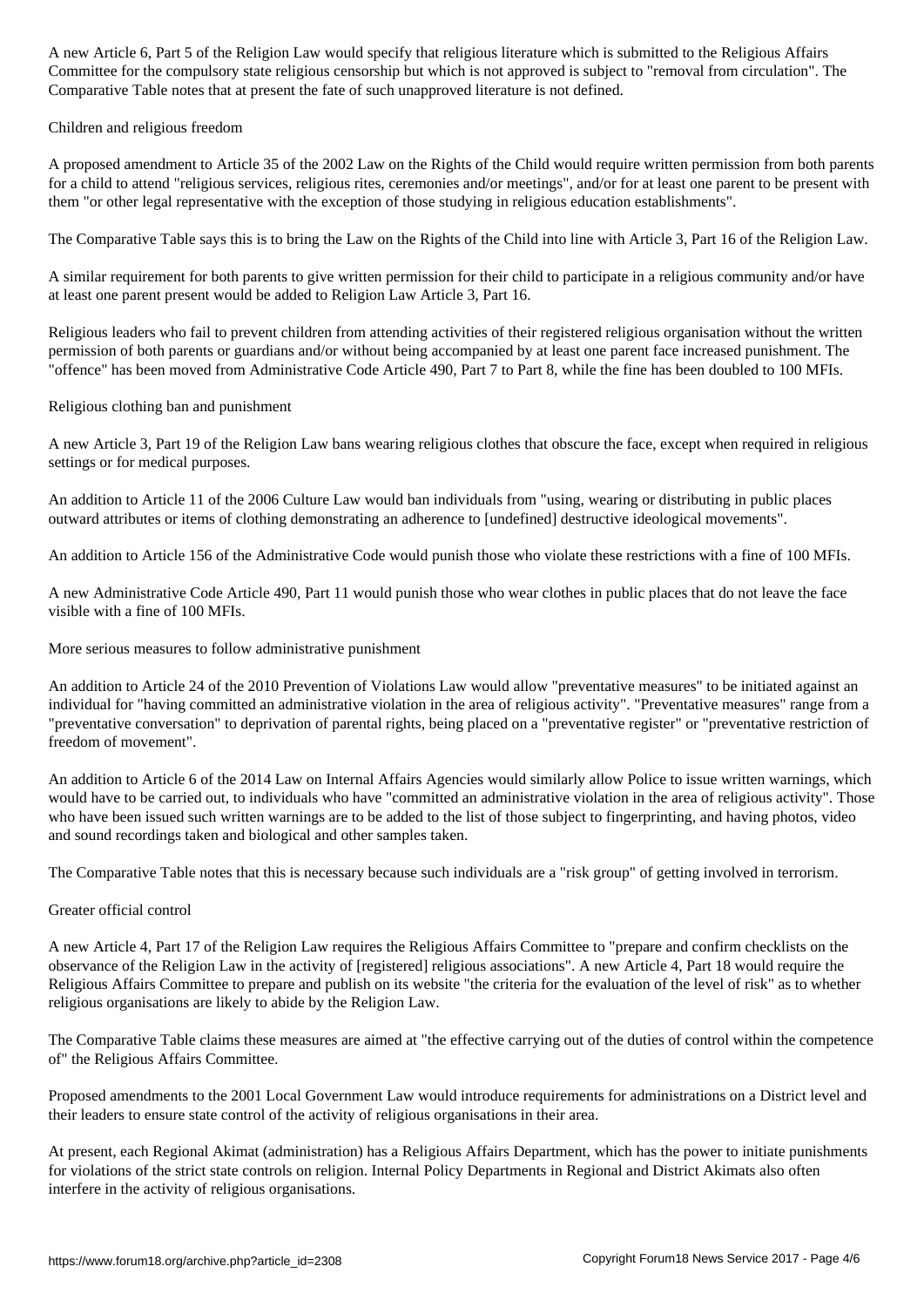interfere in local residents' exercise of the right to freedom of religion or belief. The Comparative Table claims that the current absence of control over exercise of freedom of religion or belief at a local level "creates certain difficulties in the timely collection of necessary information", especially given the remoteness of some locations.

An amendment to Article 31 would introduce requirements for District or small town administrations to "study and analyse the religious situation" in their area; "control the activity of religious associations" insofar as they comply with the Religion Law and "recommend the removal of any violations they discover"; approve the building of or re-designation of an existing building as a place of worship and its location after the leader of a registered religious organisation has submitted an application and after public hearings on the application.

An amendment to Article 35 would introduce requirements for Akims (administration heads) also to "study and analyse the religious situation" in their area, as well as to "study and analyse the activity of religious associations, missionaries, and religious educational establishments functioning in the area".

On the building or re-designation of places of worship, the Comparative Table claims that such places of worship have been built without permission and without "taking into account the views of the local population on the appropriateness of the building of a place of worship and an analysis of the possible consequences". It laments "the partial absence of data on the number and ethnic composition of the residents of a given settlement and the presence of potential believers".

The wording implies that officials believe that the state – not communities of individuals – should decide whether a place of worship is "appropriate", and that religion is directly tied to ethnicity.

## "Extremism"

State rhetoric routinely mentions the exercise of freedom of religion or belief alongside "extremism" and "terrorism" (see Forum 18's Kazakhstan religious freedom survey http://www.forum18.org/archive.php?article\_id=1939). The draft Law continues this pattern.

The Comparative Table makes specific reference to the State Programme to Counter Religious Extremism and Terrorism for 2017-2020 (see F18News 5 January 2017 http://www.forum18.org/archive.php?article\_id=2243).

An addition to Article 15 of the 2012 National Security Law would require unspecified state bodies "to confirm a list and signs of destructive ideological movements".

A new Article 4, Part 16 of the Religion Law places the duty of confirming such a list on the Religious Affairs Committee "drawing on the results of a religious studies expert analysis".

An addition to Article 5 of the 2005 Law on State Grants would provide for state grants to organisations offering "measures to prevent religious extremism and terrorism". This would include grants to centres to help "those who have fallen under the influence of destructive and extremist religious movements", as well as those conducting "preventative informational work among the population".

## No religious freedom for officials?

A proposed addition to Article 13, Part 6 of the Religion Law – and a parallel addition to Article 13 of the 2015 State Service Law would ban state officials from being "initiators in the creation of, as well as participants and members of religious associations". The Comparative Table claims that this – and another addition banning officials from favouring a particular religious community in their official duties – are necessary to ensure the state remains secular.

An initial draft of the Code of Judges' Ethics – which sets out rules for judges' conduct inside and outside the courtroom – would have banned them from exercising freedom of religion or belief in their free time. However, when the Code was finally adopted in November 2016 the restrictions had been removed (see F18News 16 December 2016 http://www.forum18.org/archive.php?article\_id=2240).

#### Other proposed amendments

The amendments would punish a range of other activity, only some which is related to freedom of religion or belief.

Couples and clergy would be punished if they have a religious marriage without first undergoing a state marriage, or who end a religious marriage without first ending their state marriage. (END)

Reports on freedom of thought, conscience and belief in Kazakhstan can be found at http://www.forum18.org/Archive.php?query=&religion=all&country=29.